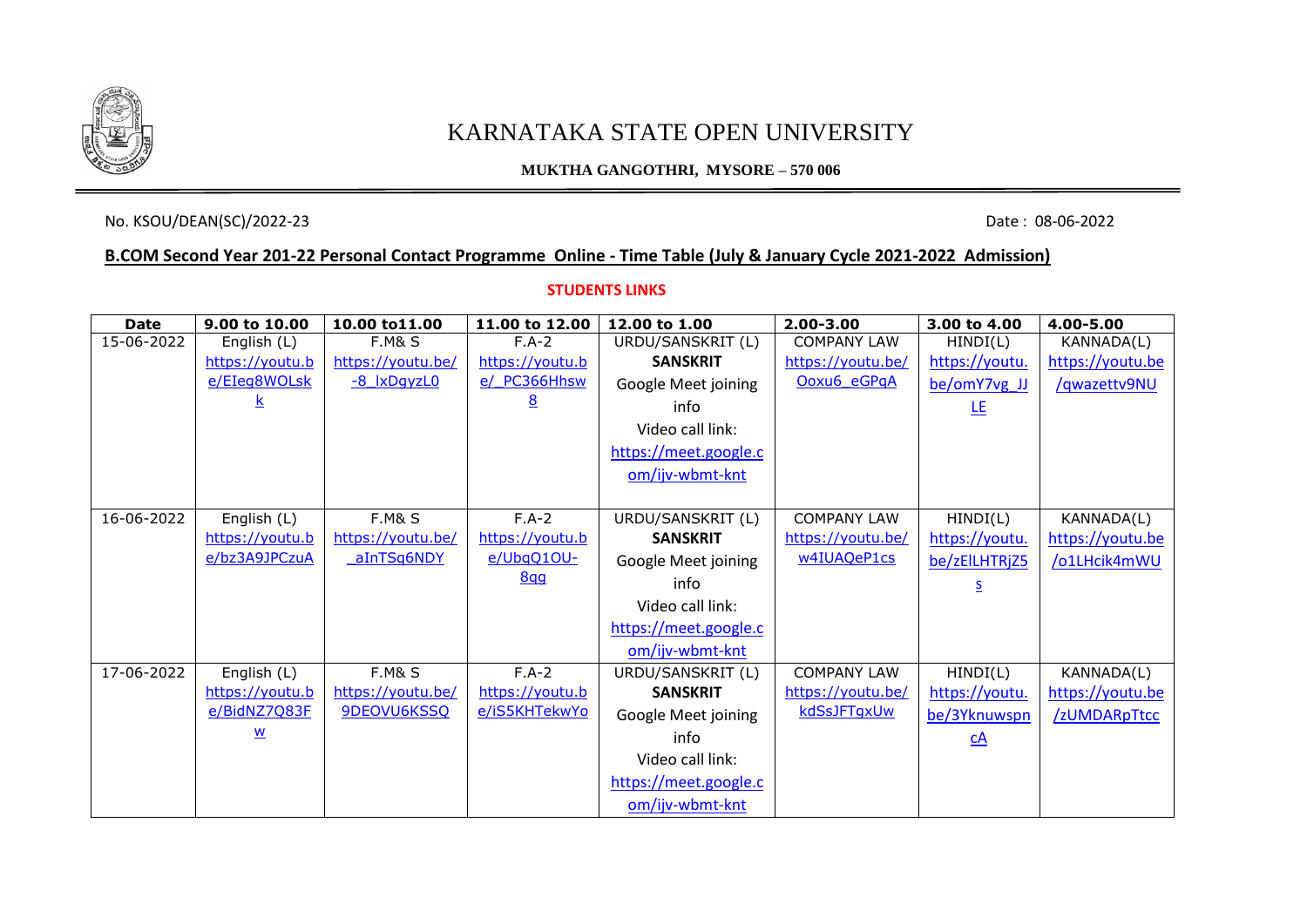| 18-06-2022 | English (L)     | <b>F.M&amp; S</b> | $F.A-2$         | URDU/SANSKRIT (L)     | <b>COMPANY LAW</b> | HINDI(L)        | KANNADA(L)       |
|------------|-----------------|-------------------|-----------------|-----------------------|--------------------|-----------------|------------------|
|            | https://youtu.b | https://youtu.be/ | https://youtu.b | <b>SANSKRIT</b>       | https://youtu.be/  | https://youtu.  | https://youtu.be |
|            | $e/qfX16OtG -c$ | gdmbcvOekbI       | e/ZPPE9Uoy2EQ   | Google Meet joining   | eMFLEX6hL84        | be/NeAQV94      | /dl1qqsswNQE     |
|            |                 |                   |                 | info                  |                    | <b>WaVY</b>     |                  |
|            |                 |                   |                 | Video call link:      |                    |                 |                  |
|            |                 |                   |                 | https://meet.google.c |                    |                 |                  |
|            |                 |                   |                 | om/ijv-wbmt-knt       |                    |                 |                  |
| 19-06-2022 | English (L)     | <b>F.M&amp; S</b> | $F.A-2$         | URDU/SANSKRIT (L)     | <b>COMPANY LAW</b> | HINDI(L)        | KANNADA(L)       |
|            | https://youtu.b | https://youtu.be/ | https://youtu.b | <b>SANSKRIT</b>       | https://youtu.be/  | https://youtu.  | https://youtu.be |
|            | e/k3368tKnsxq   | NUKzhtvmXDk       | e/ig2h6lTxwL0   | Google Meet joining   | pkMufbZHUOM        | be/hwVftwDq     | /6mRa4i-xl-o     |
|            |                 |                   |                 | info                  |                    | PZ <sub>0</sub> |                  |
|            |                 |                   |                 | Video call link:      |                    |                 |                  |
|            |                 |                   |                 | https://meet.google.c |                    |                 |                  |
|            |                 |                   |                 | om/ijv-wbmt-knt       |                    |                 |                  |
| 20-06-2022 | <b>FCA</b>      | TELUGU (L)        |                 |                       |                    |                 |                  |
|            | https://youtu.b | Google Meet       |                 |                       |                    |                 |                  |
|            | e/ne5NvrcLVt0   | joining info      |                 |                       |                    |                 |                  |
|            |                 | Video call link:  |                 |                       |                    |                 |                  |
|            |                 | https://meet.goo  |                 |                       |                    |                 |                  |
|            |                 | gle.com/stt-      |                 |                       |                    |                 |                  |
|            |                 | mpmm-oco          |                 |                       |                    |                 |                  |
|            |                 |                   |                 |                       |                    |                 |                  |
| 21-06-2022 | <b>FCA</b>      | TELUGU (L)        |                 |                       |                    |                 |                  |
|            | https://youtu.b | Google Meet       |                 |                       |                    |                 |                  |
|            | e/ufKksY Z9r4   | joining info      |                 |                       |                    |                 |                  |
|            |                 |                   |                 |                       |                    |                 |                  |
|            |                 | Video call link:  |                 |                       |                    |                 |                  |
|            |                 | https://meet.goo  |                 |                       |                    |                 |                  |
|            |                 | gle.com/stt-      |                 |                       |                    |                 |                  |
|            |                 | mpmm-oco          |                 |                       |                    |                 |                  |
|            |                 |                   |                 |                       |                    |                 |                  |
| 22-06-2022 | <b>FCA</b>      | TELUGU (L)        |                 |                       |                    |                 |                  |
|            | https://youtu.b | Google Meet       |                 |                       |                    |                 |                  |
|            | e/WSRDL8fF w    | joining info      |                 |                       |                    |                 |                  |